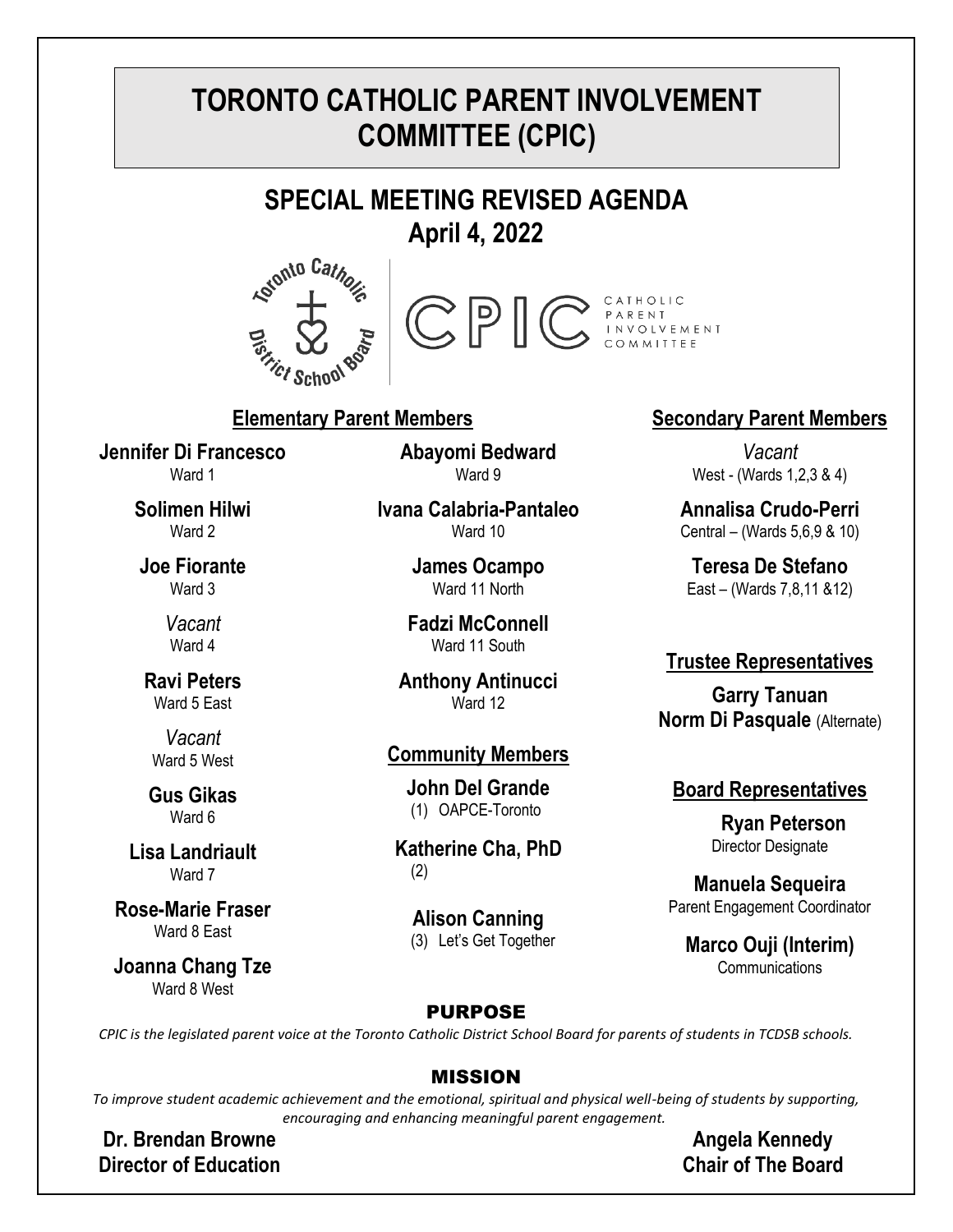#### **ONTARIO EDUCATON ACT – REGULATION 612 (PART III) PARENT INVOLVEMENT COMMITTEES**

## **PURPOSE**

- **27.** (1) The purpose of a parent involvement committee is to support, encourage and enhance parent engagement at the board level in order to improve student achievement and well-being. O. Reg. 330/10, s. 6.
	- (2) A parent involvement committee of a Board shall achieve its purpose by,
		- (a) providing information and advice on parent engagement to the board;
		- (b) communicating with and supporting school councils of schools of the board; and
		- (c) undertaking activities to help parents of pupils of the board support their children's learning at home and at school. O. Reg. 330/10, s. 6.
- **28.** A parent involvement committee of a board shall,
	- (a) develop strategies and initiatives that the board and the board's director of education could use to effectively communicate with parents and to effectively engage parents in improving student achievement and well-being;
	- (b) advise the board and the board's director of education on ways to use the strategies and initiatives referred to in clause (a);
	- (c) communicate information from the Ministry to school councils of schools of the board and to parents of pupils of the board;
	- (d) work with school councils of schools of the board and, through the board's director of education, with employees of the board to,
		- (i) share effective practices to help engage parents, especially parents who may find engagement challenging, in their children's learning,
		- (ii) identify and reduce barriers to parent engagement,
		- (iii) help ensure that schools of the board create a welcoming environment for parents of its pupils, and
		- (iv) develop skills and acquire knowledge that will assist the parent involvement committee and school councils of the board with their work;

and

(e) determine, in consultation with the board's director of education and in keeping with the board's policies, how funding, if any, provided under the *Education Act* for parent involvement as described in section 27 and clauses (a) to (d), is to be used. O. Reg. 330/10, s. 6.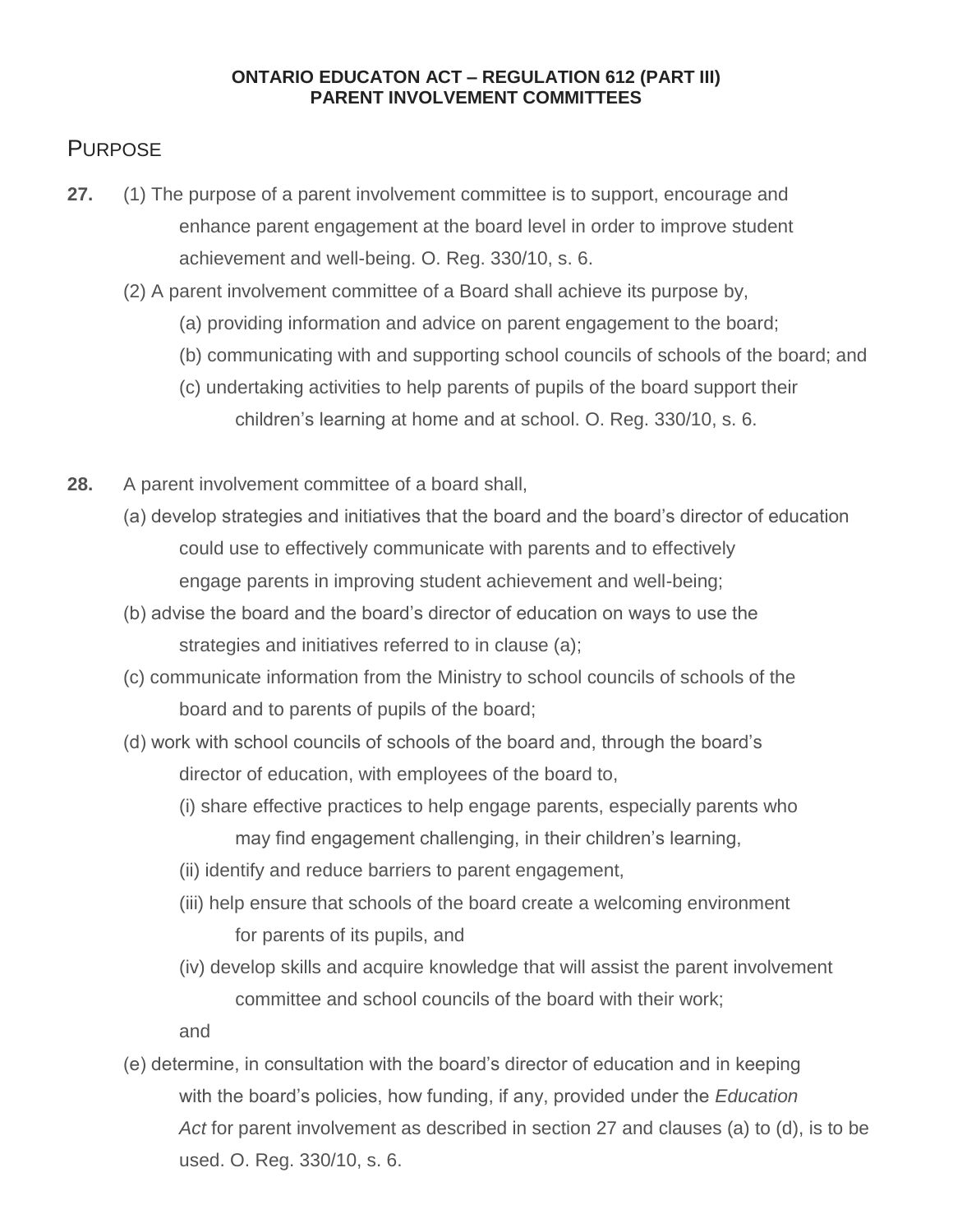# REVISED AGENDA SPECIAL MEETING OF THE TORONTO CATHOLIC PARENT INVOLVEMENT COMMITTEE

#### PUBLIC SESSION via E-MEETING

Joe Fiorante, Chair Jennifer Di Francesco, Vice Chair

Public Webcast – YouTube Live

https://www.youtube.com/channel/UCVgBs31RMSjzWOaVvQAc\_Pw

April 4, 2022 7:00 pm

- 1. Call to Order
- 2. Opening Prayer
- 3. Roll Call & Apologies
- 4. Approval of the Agenda
- 5. Declarations of Interest
- 6. Approval & Signing of the Minutes NIL
- 7. Presentations & Reports from Committee Officers
- 8. Delegations
- 9. Unfinished Business & Matters Rising Out of Minutes
- 10. Notices of Motion
	- 10.a. From Teresa De Stefano regarding the Catholic Parent Involvement Committee Showcase 2022 (Refer to Item 12a)

Pages

1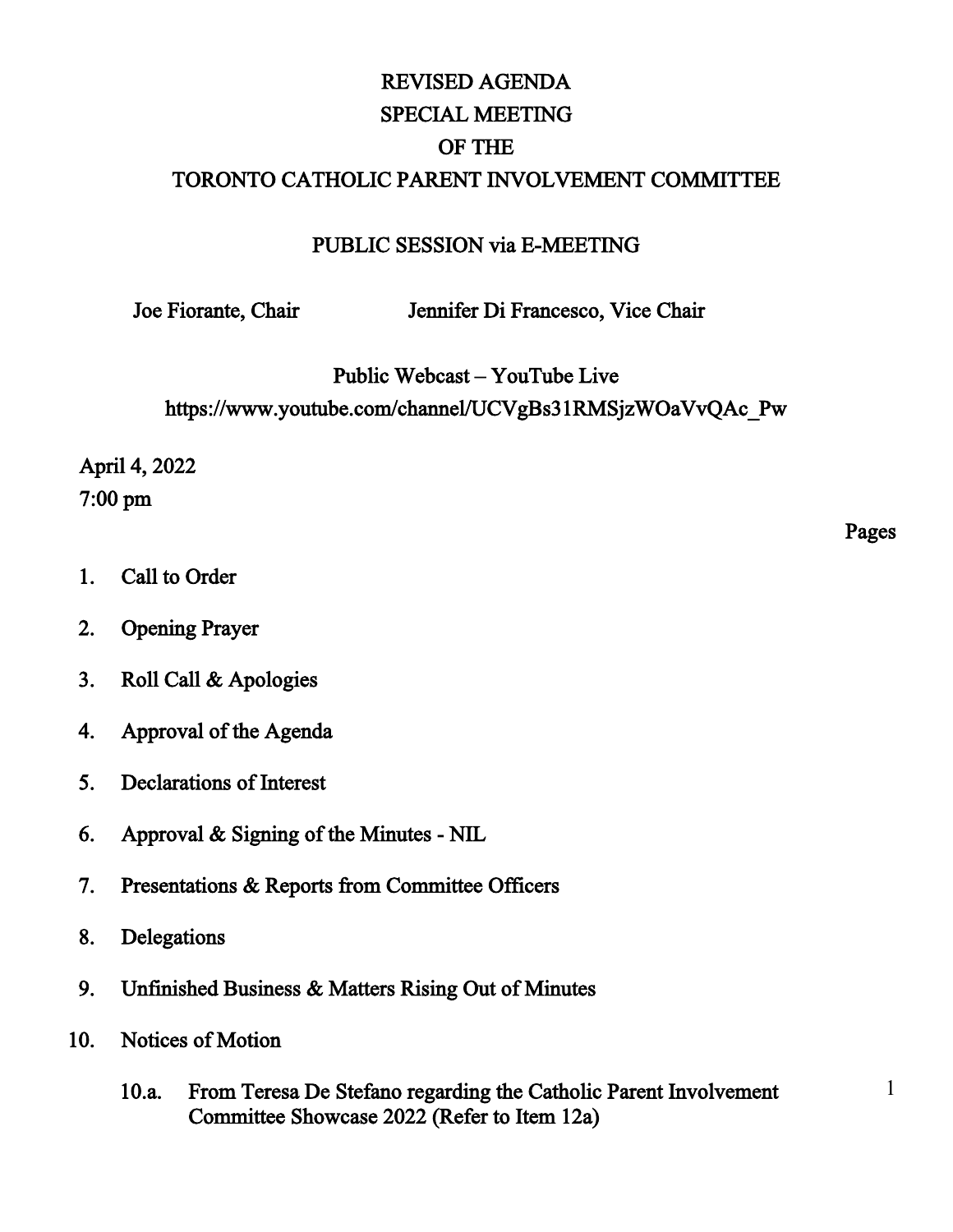- 11. Communications Received
- 12. Program/Consultation (Committee of the Whole)
	- 12.a. REVISED Catholic Parent Involvement Committee Showcase 2022 (Refer to Item 10a)  $2 - 7$
- 13. Subcommittee & Special Committee Reports
	- 13.a. REVISED Conference and Events Subcommittee (Information) 8
- 14. Matters Referred to the Committee by the Board of Trustees and Other Committees of the Board
- 15. Reports from TCDSB Board Officials
- 16. Reports from Trustee or Trustee Alternate
- 17. Parent Member & Community Member Reports
- 18. Update from the Board on Prior CPIC Resolutions Recommended
- 19. Pending List
- 20. Adjournment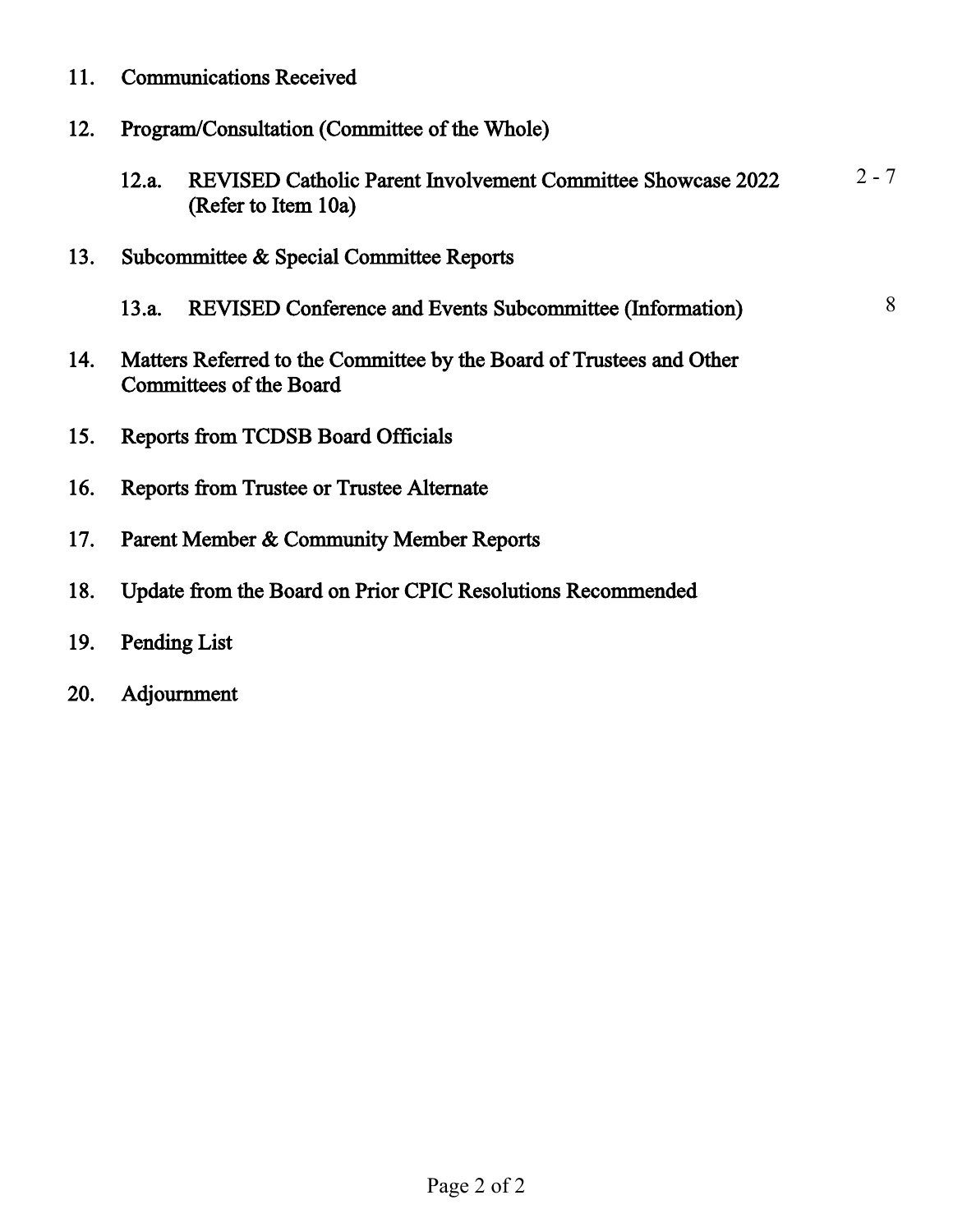

NOTICE OF MOTION

Monday April 4, 2022 – Teresa De Stefano, CPIC Events Coordinator

**WHEREAS:** CPIC Showcase 2022 supports CPIC stated objectives and Catholic Education Week.

**WHEREAS:** CPIC Showcase 2022 provides parents with informative and useful engagement opportunities which include live webinar presentations from 4 leading Canadian parenting experts, namely Jennifer Kolari, Stuart Shanker, Alyson Schafer, and Kylah Harrington

**BE IT RESOLVED THAT:** CPIC Committee approves the 4 Speakers and the CPIC Showcase 2022 Budget of \$11,000 as explained in the Event Planning Brief.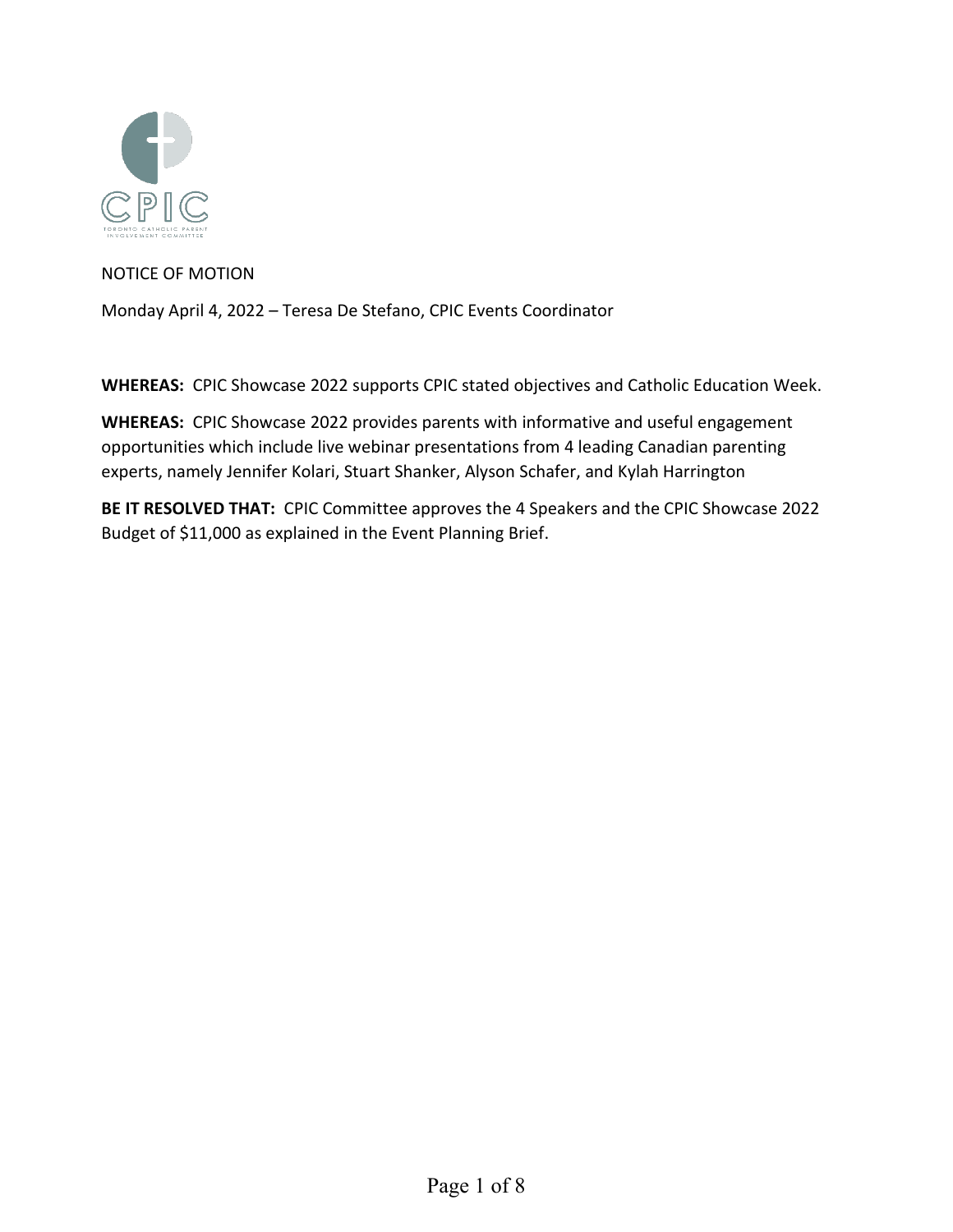

# **Toronto Catholic Parent Involvement Committee**

| <b>PARENT ENGAGEMENT EVENT APPLICATION BRIEF</b> |                                                                                                                                                                                                                                                                                                                      |                         |                                                                 |                                                                                                  |  |
|--------------------------------------------------|----------------------------------------------------------------------------------------------------------------------------------------------------------------------------------------------------------------------------------------------------------------------------------------------------------------------|-------------------------|-----------------------------------------------------------------|--------------------------------------------------------------------------------------------------|--|
| Title                                            | <b>CPIC Showcase 2022</b>                                                                                                                                                                                                                                                                                            |                         |                                                                 |                                                                                                  |  |
| Description                                      | Four Canadian Expert Speakers on Parenting Topics to be scheduled between the last week of April and the first three weeks of May<br>2022 (to support Catholic Education Week) Via Zoom webinars from 7 pm to 8:30 pm (1.5 hours each)                                                                               |                         |                                                                 |                                                                                                  |  |
| Objective (s)                                    | 1) To increase the awareness of TCDSB parents of the CPIC objective "to support student achievement through increased parent<br>involvement".<br>2) To be a trusted resource for TCDSB Parents for live access to the leading Canadian parenting experts.<br>3) To increase interest and attendance for CPIC events. |                         |                                                                 |                                                                                                  |  |
| Expected<br>Outcome (s)                          | For CPIC to provide parents with informative parenting webinars and the opportunity to ask questions during a live webinar to 4 of<br>the leading Canadian parenting experts.                                                                                                                                        |                         |                                                                 |                                                                                                  |  |
| Date (s)                                         | Thurs April 28, Wed May 4,<br>Tues May 10, Thurs May 19 (2022)                                                                                                                                                                                                                                                       |                         | Time: 7 pm to 8:30 pm (each webinar)                            |                                                                                                  |  |
| Delivery Model                                   | In-Person - NO                                                                                                                                                                                                                                                                                                       | Venue Space(s)          | n/a                                                             | Permit(s) n/a                                                                                    |  |
|                                                  | Virtual - YES                                                                                                                                                                                                                                                                                                        | <b>Virtual Platform</b> | Zoom (by TCDSB)                                                 | Licence n/a<br>$\Box$                                                                            |  |
| <b>Total Budget</b>                              | \$11,000 (including HST)                                                                                                                                                                                                                                                                                             |                         | Cost to Participants<br>Note: Equals \$9 per parent per webinar | <b>\$NIL</b>                                                                                     |  |
| Expected # of<br>Participants:                   | Max 300 participants per Zoom Webinar<br>X 4 webinars                                                                                                                                                                                                                                                                |                         | Expected # of Staff & Community Members:                        | CPIC Chair and/or<br><b>CPIC Events Coordinator</b><br>As co-panelists for each webinar          |  |
|                                                  | = 1200 participants total                                                                                                                                                                                                                                                                                            |                         | Page 2 of 8                                                     | plus other CPIC Members<br>(to attend individual webinars based<br>on interest and availability) |  |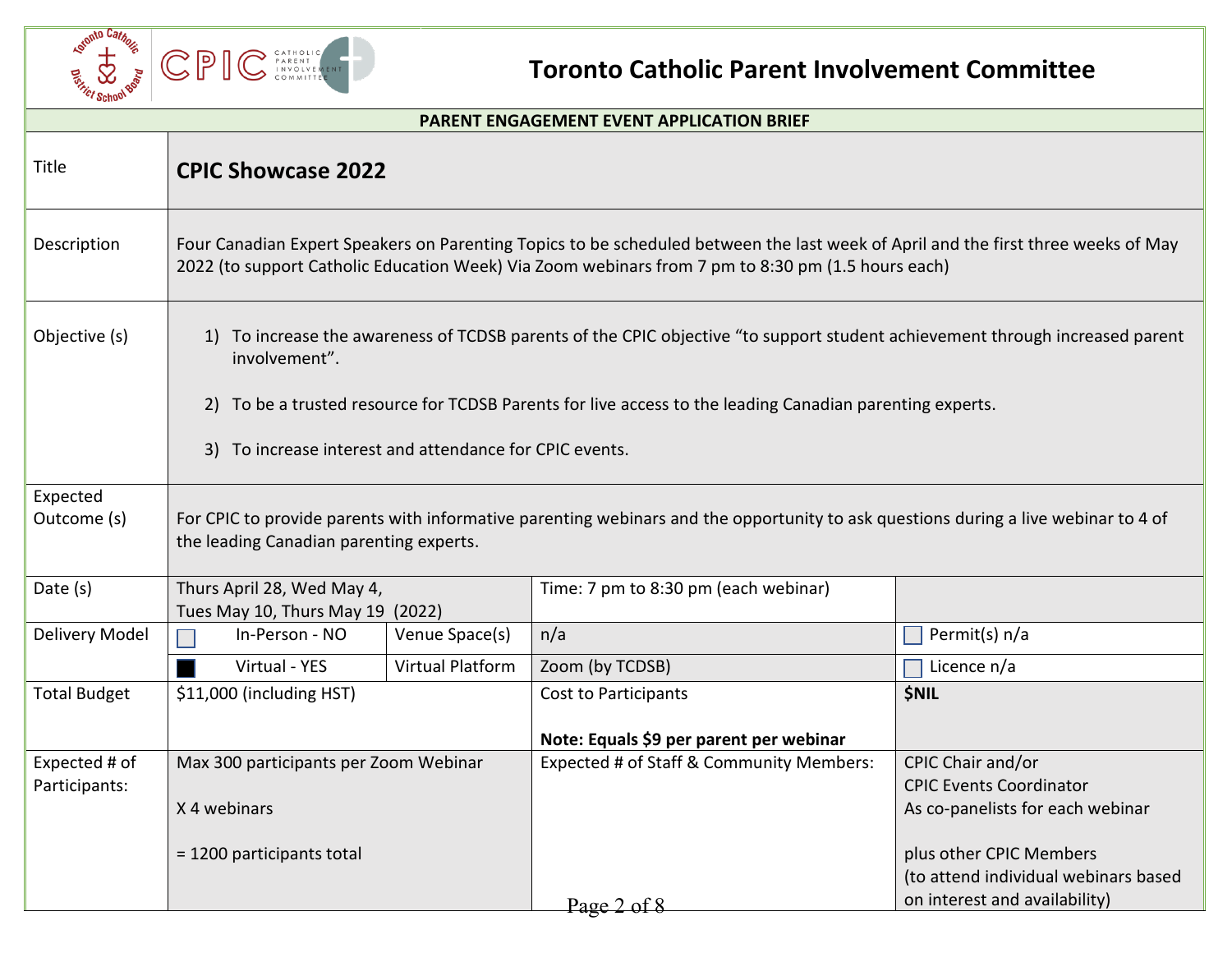| Lead                                              | Teresa De Stefano                                                                                                                                                                                                                                                                            | Email                                                                                            |                                                                                                                                                   | cpic.eventscoordinator@tcdsb.org                                                                                                       |  |
|---------------------------------------------------|----------------------------------------------------------------------------------------------------------------------------------------------------------------------------------------------------------------------------------------------------------------------------------------------|--------------------------------------------------------------------------------------------------|---------------------------------------------------------------------------------------------------------------------------------------------------|----------------------------------------------------------------------------------------------------------------------------------------|--|
|                                                   | <b>CPIC Events Coordinator</b>                                                                                                                                                                                                                                                               | <b>Mobile Number</b>                                                                             |                                                                                                                                                   | (416) 918-7992                                                                                                                         |  |
| <b>CPIC Events</b><br>Committee<br><b>Members</b> | Joe Fiorante - CPIC Chair and CPIC Rep Ward 03<br>Gus Gikas - CPIC Treasurer and CPIC Rep Ward 06<br>Fadzi McConnell - CPIC Secretary and CPIC Rep Ward 11south<br>Joanna Chang - CPIC Rep Ward 08west<br>Anthony Antinucci - CPIC Rep Ward 12<br>Annalisa Crudo-Perri - CPIC Rep SS Central | Teresa De Stefano - CPIC Events Committee Chair and CPIC Events Coordinator and CPIC Rep SS East |                                                                                                                                                   |                                                                                                                                        |  |
|                                                   |                                                                                                                                                                                                                                                                                              | <b>EVENT DETAILS</b>                                                                             |                                                                                                                                                   |                                                                                                                                        |  |
| Format                                            | Conference no Webinar YES<br>Workshop no                                                                                                                                                                                                                                                     | Keynote Speakers<br>(Four)                                                                       |                                                                                                                                                   | Jennifer Kolari, Kylah Harrington,<br>Dr Stuart Shanker, Alyson Schafer                                                                |  |
| Promotion                                         | CPIC Twitter - by CPIC Chair<br>TCDSB Communications - All Media<br><b>CPIC Chair/Parent Engagement Coordinator - Emails</b><br>to CSPC Chairs and Principals/Vice Principals<br><b>CPIC Representatives - Emails</b><br><b>Event Flyer</b>                                                  | <b>Registration Details</b>                                                                      | Zoom webinar (via TCDSB)                                                                                                                          |                                                                                                                                        |  |
| AV Equipment<br>(If Any)                          | n/a                                                                                                                                                                                                                                                                                          | Catering (If Any)                                                                                | None                                                                                                                                              |                                                                                                                                        |  |
| Event Schedule<br>(Time/Content)                  | Four Dates from 7 pm to 8:30 pm<br>Thurs April 28, 2022<br>Wed May 4, 2022<br>Tues May 10, 2022<br>Thurs May 19, 2022                                                                                                                                                                        | <b>Content Details</b>                                                                           | April 28 - Jennifer Kolari<br>"Connected Parenting"<br>"How To Talk So Kids Will Listen"<br>May 10 - Dr Stuart Shanker<br>May 19 - Alyson Schafer | May 4 - Kylah Harrington (Parent Education Network)<br>"Self-Regulation for Parents and Kids"<br>"Adler's Impact on Family and School" |  |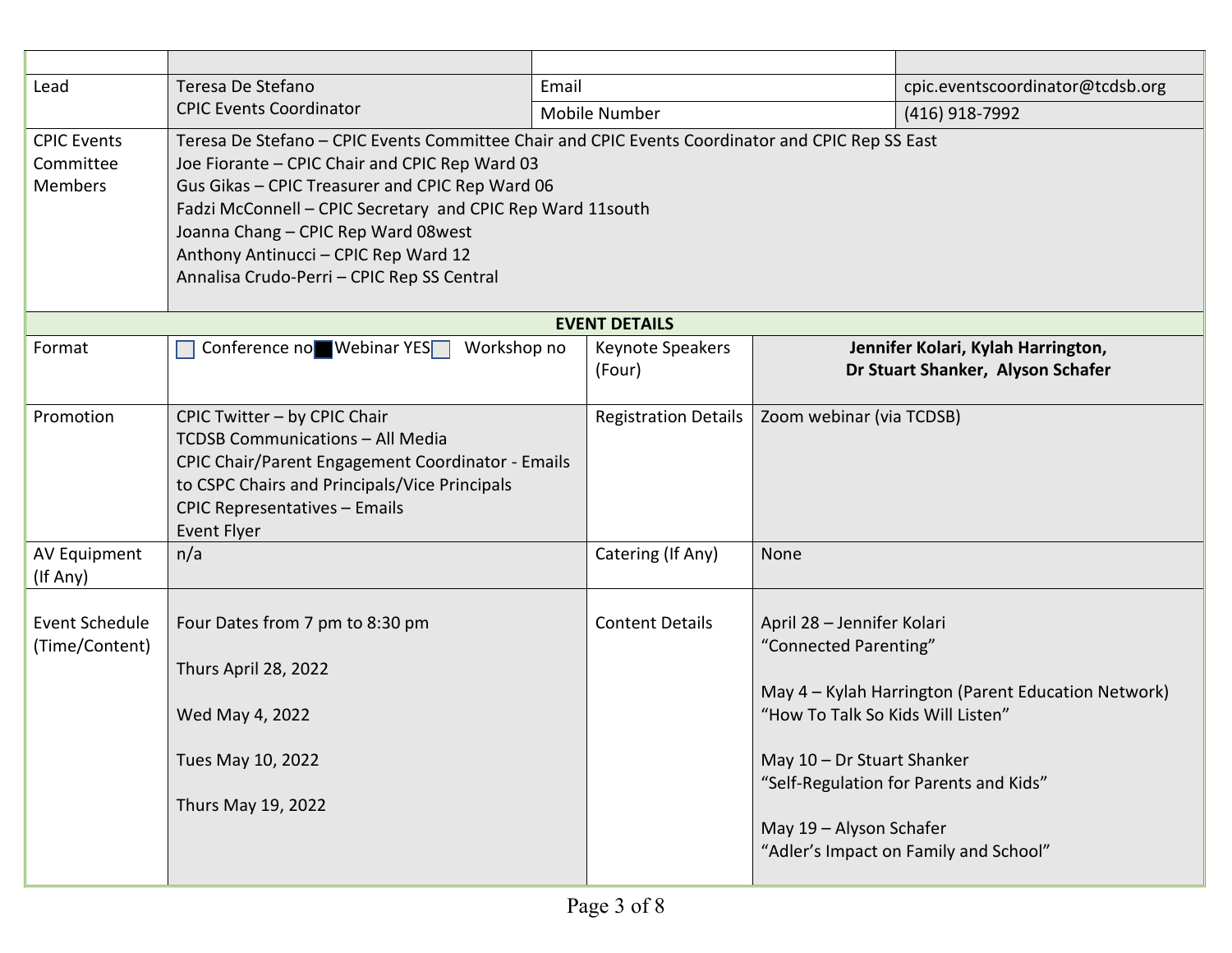

# **Toronto Catholic Parent Involvement Committee**

| ™ ornu∾<br>PARENT ENGAGEMENT EVENT PLANNING BRIEF                 |                                                                                                               |                                                                                                        |                                                                                                                                          |                  |  |  |
|-------------------------------------------------------------------|---------------------------------------------------------------------------------------------------------------|--------------------------------------------------------------------------------------------------------|------------------------------------------------------------------------------------------------------------------------------------------|------------------|--|--|
| <b>Category (If Applicable)</b>                                   | <b>Action(s) Required</b>                                                                                     | <b>Responsibility</b>                                                                                  | <b>Timeline for Completion</b>                                                                                                           | <b>Completed</b> |  |  |
| <b>CPIC Special Meeting -Notice</b><br>of Meeting requires 7 days | To setup Zoom Link for CPIC Special<br>Meeting and distribute to CPIC<br><b>Members</b>                       | <b>CPIC Chair or CPIC Vice Chair</b>                                                                   | Monday March 28, 2022                                                                                                                    | Yes              |  |  |
| <b>Approval of Showcase Budget</b>                                | <b>CPIC Special Meeting for a Motion</b><br>to Approve the CPIC Showcase<br><b>Budget (as outlined below)</b> | <b>CPIC Committee</b>                                                                                  | Monday April 4, 2022                                                                                                                     |                  |  |  |
| Promotion                                                         | CPIC Twitter - by CPIC Chair                                                                                  | Collaboration with:                                                                                    |                                                                                                                                          |                  |  |  |
|                                                                   | TCDSB Communications - All media                                                                              | <b>CPIC Chair</b>                                                                                      | ASAP upon Approval<br>to set up a meeting with<br>Communications to discuss                                                              |                  |  |  |
|                                                                   | <b>CPIC Chair/Parent Engagement</b><br>Coordinator - Emails to all CSPC                                       | <b>CPIC Events Coordinator</b>                                                                         | Promotions and to create the<br><b>Event Flyer</b>                                                                                       |                  |  |  |
|                                                                   | Chairs and Principals/Vice Principals                                                                         | <b>TCDSB Communications</b><br>(Event Flyer)                                                           |                                                                                                                                          |                  |  |  |
|                                                                   | <b>CPIC Representatives - Emails</b>                                                                          | Parent Engagement                                                                                      |                                                                                                                                          |                  |  |  |
|                                                                   | Event Flyer - to be created                                                                                   | Coordinator                                                                                            |                                                                                                                                          |                  |  |  |
| Registration                                                      | Zoom Registration Link (via TCDSB)                                                                            | <b>TCDSB</b><br><b>CPIC Events Coordinator</b>                                                         | <b>ASAP</b>                                                                                                                              |                  |  |  |
| Content                                                           | 4 Webinar Presentations<br>(1 hour presentation plus 15 min Q&A)                                              | Each Individual Speaker                                                                                | April 28 and May 4, 10, 19<br>2022                                                                                                       |                  |  |  |
| Keynote Speakers                                                  | Request, review and sign the<br><b>4 Speaker Contracts</b>                                                    | <b>CPIC Chair</b><br>- to Review and Sign<br><b>CPIC Events Coordinator</b><br>- to Request and Review | <b>Draft Contracts have been</b><br>requested.<br>To Review and Sign within<br>1 week of CPIC Special Meeting<br>(Monday April 11, 2011) |                  |  |  |
|                                                                   |                                                                                                               | Page 4 of 8                                                                                            |                                                                                                                                          |                  |  |  |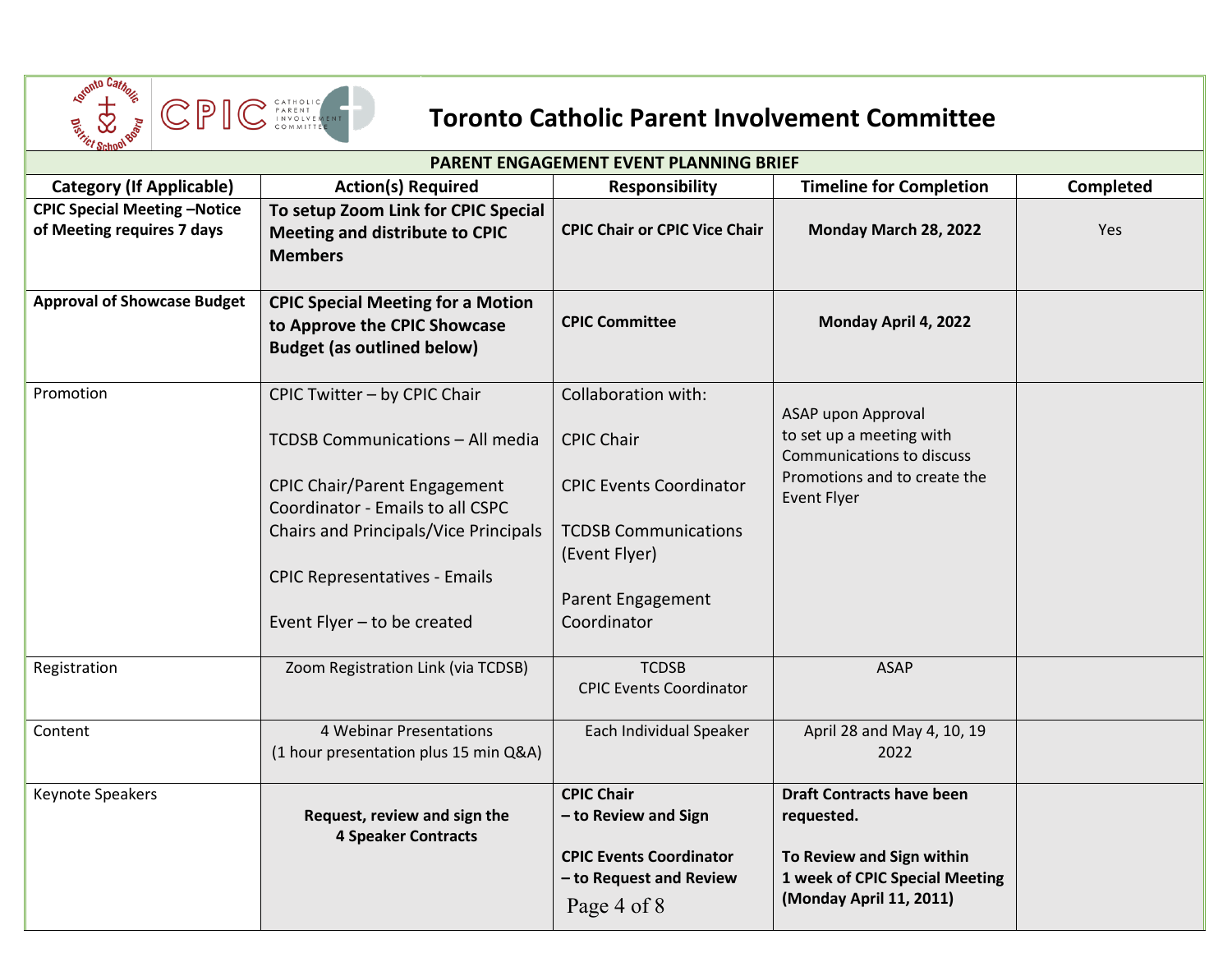| <b>Special Guests</b>                                                                       | n/a                                                          | n/a                                                   | n/a                             | n/a              |  |
|---------------------------------------------------------------------------------------------|--------------------------------------------------------------|-------------------------------------------------------|---------------------------------|------------------|--|
| Prayer & Land                                                                               | CPIC Chair and/or                                            | CPIC Chair and/or                                     | CPIC Chair and/or               | For each webinar |  |
| Acknowledgements                                                                            | <b>CPIC Events Coordinator</b>                               | <b>CPIC Events Coordinator</b>                        | <b>CPIC Events Coordinator</b>  |                  |  |
| Permit (s)                                                                                  | n/a                                                          | n/a                                                   | n/a                             | n/a              |  |
| Licence (s)                                                                                 | n/a                                                          | n/a                                                   | n/a                             | n/a              |  |
| <b>AV Equipment</b>                                                                         | n/a                                                          | n/a                                                   | n/a                             | n/a              |  |
| Facilities & Furniture                                                                      | n/a                                                          | n/a                                                   | n/a                             | n/a              |  |
| <b>Staffing</b>                                                                             | n/a                                                          | n/a                                                   | n/a                             | n/a              |  |
| Set-Up                                                                                      | n/a                                                          | n/a                                                   | n/a                             | n/a              |  |
| Clean-Up                                                                                    | n/a                                                          | n/a                                                   | n/a                             | n/a              |  |
| Catering                                                                                    | n/a                                                          | n/a                                                   | n/a                             | n/a              |  |
| <b>Event Feedback Form</b>                                                                  | Survey to be completed by                                    | <b>CPIC Chair and</b>                                 | After the 4 webinars and by the |                  |  |
|                                                                                             | participants after each webinar                              | <b>CPIC Events Coordinator to</b>                     | <b>CPIC Regular Meeting on</b>  |                  |  |
|                                                                                             |                                                              | draft survey questions                                | Monday June 20, 2022            |                  |  |
|                                                                                             |                                                              |                                                       |                                 |                  |  |
|                                                                                             |                                                              | <b>EVENT BUDGET</b>                                   |                                 |                  |  |
| Total funding amount allocated                                                              |                                                              |                                                       | \$11,000                        |                  |  |
|                                                                                             |                                                              | <b>PLANNED EXPENSES</b>                               |                                 |                  |  |
|                                                                                             |                                                              | (If Applicable/Include Additional Expenses as Needed) |                                 |                  |  |
| <b>Promotional Materials</b>                                                                |                                                              |                                                       | <b>\$nil</b>                    |                  |  |
| Conference/Webinar/Workshop Materials - TBD (\$50 per webinar x 4 webinars = \$200)         |                                                              |                                                       | \$200                           |                  |  |
| Keynote Speakers - Four - See below for details:<br>Sub-Total: \$10,605                     |                                                              |                                                       |                                 |                  |  |
| April 28 - Jennifer Kolari = CDN \$3500 (plus HST) = \$3,955                                |                                                              |                                                       | \$3,955                         |                  |  |
| May 4 - Kylah Harrington (Parent Education Network) = CDN \$1000 (no HST)                   |                                                              |                                                       | \$1,000                         |                  |  |
|                                                                                             | May 10 - Dr Stuart Shanker = CDN \$2500 (plus HST) = \$2,825 |                                                       | \$2,825                         |                  |  |
| May 19 - Alyson Schafer = CDN \$2500 (plus HST) = \$2,825                                   |                                                              |                                                       | \$2,825                         |                  |  |
| (After 34% discount obtained by CPIC Events Coordinator)                                    |                                                              |                                                       |                                 |                  |  |
| AV Equipment                                                                                |                                                              |                                                       | \$nil                           |                  |  |
| Permit Costs / Licence                                                                      |                                                              |                                                       | \$nil                           |                  |  |
| Catering                                                                                    |                                                              |                                                       | <b>\$nil</b>                    |                  |  |
| Parent Resource(s) (Gift cards and prizes are not covered under this funding) - TBD approx. |                                                              |                                                       | \$195                           |                  |  |
| Staffing Costs (e.g., child minding)                                                        |                                                              |                                                       | \$nil                           |                  |  |
|                                                                                             |                                                              |                                                       |                                 |                  |  |
|                                                                                             |                                                              |                                                       |                                 |                  |  |
| <b>TOTAL EXPENSES</b>                                                                       |                                                              |                                                       | \$11,000                        |                  |  |
| Unallocated funds (If Applicable)                                                           |                                                              |                                                       | <b>\$nil</b>                    |                  |  |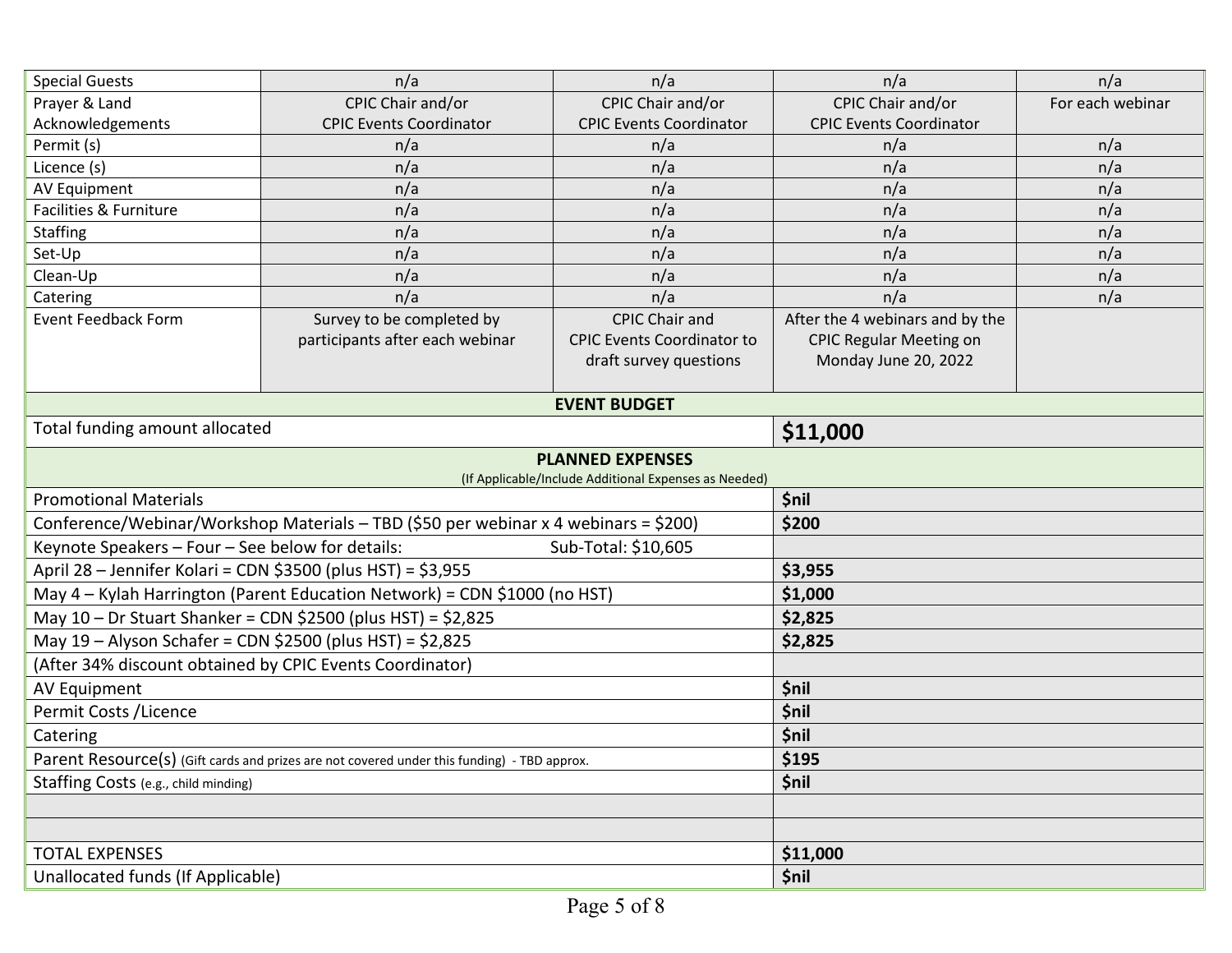#### **MINUTES CONFERENCE & EVENTS STANDING SUB-COMMITTEE OF THE TORONTO CATHOLIC PARENT INVOLVEMENT COMMITTEE**

### **Held Wednesday February 2, 2022**

#### **Attendees**

#### **Elementary Parent Members:**

Joe Fiorante (W3) Gus Gikas (W6) Joanna Chang Tze (W8/W)

#### **Secondary Parent Members:**

Teresa De Stefano (East)

#### **Staff**

Manuela Sequeira (Parent Engagement Coordinator)

#### January 26th Workshop

- We had 125 registrants for the noon workshop and 125 registrants for the evening workshop. Initially we started with 100 spots however as both workshops filled up quickly, we added an additional 25 spots to each workshop. The cost for the additional 50 spots was \$250 making cost for January workshops \$1250.
- Attendance was 66 registrants for the noon workshop and 60 registrants for the evening workshop. In speaking with SMSK they find average attendance is between 45%-55% of registrants. Historic rate of participation for virtual events is low, usually because there is no cost to register and no loss if you do not attend. We know success of an event is not based entirely on number of attendees and continue to find ways to increase participation. For those in attendance the workshop was well received as panelist were able to observe the comments in the chat.
- We have been given the email lists collected by SMSK. We have not been given the survey results.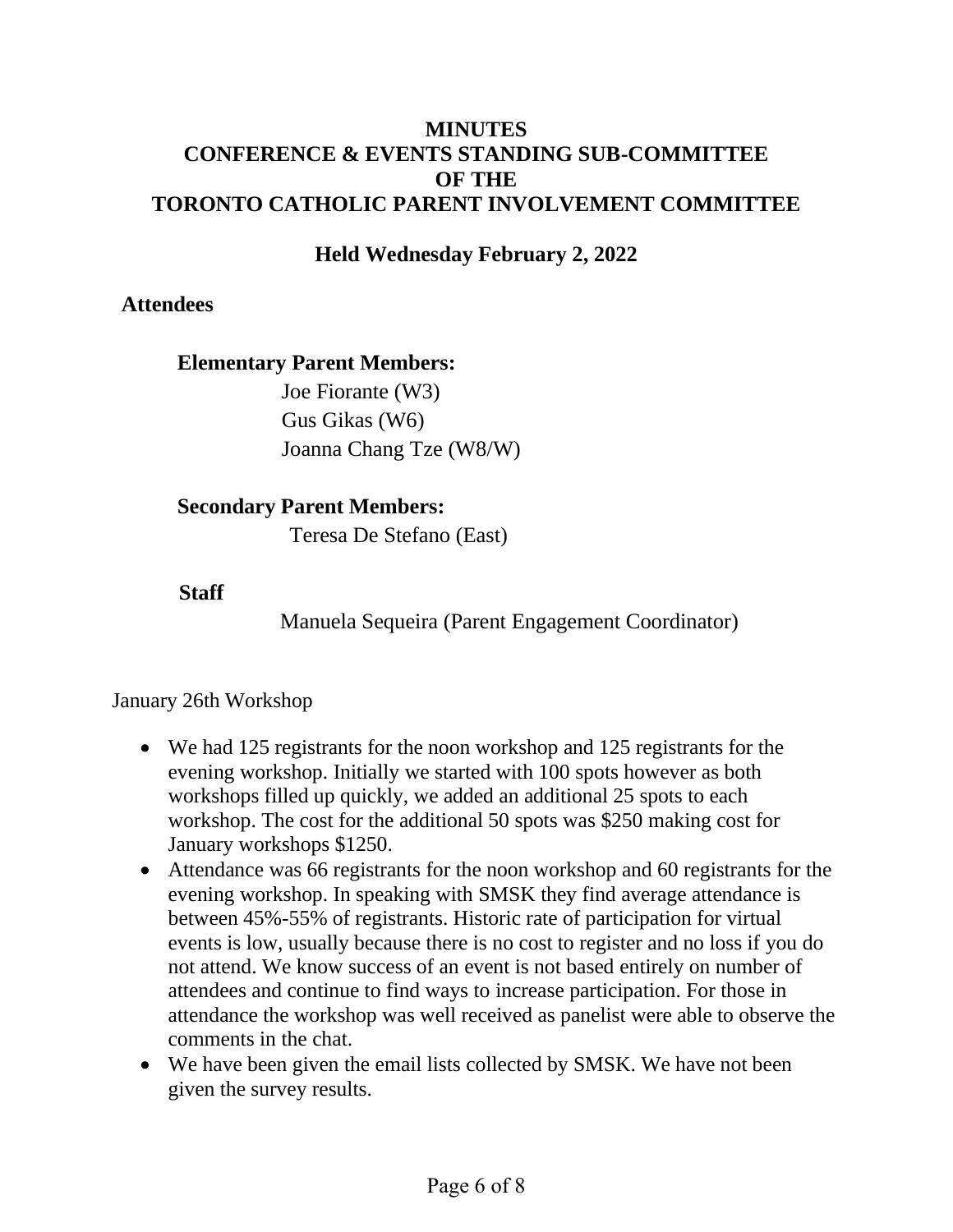#### March 8th Workshop

• Current registration is 43 for noon, 86 for evening.

Strong Minds Strong Kids Payment (\$2,250)

• Requisition form was created and payment in process.

#### April Showcase

- Still working on quotes for speakers and arrangement of speakers.
- The maximum number of participants on the CPIC zoom account is 300.
- Meeting with Adam Growe (Cash Cab) went well however his fees are more than we would be willing to spend.
- We were introduced to Streamyard, a live streaming software. The Digital Coordinator will investigate the use and cost (\$240/year).
- Clarification that PRO or PIC funds cannot be used to purchase gift cards for events. Parent resources make for a more appropriate take away and may help with participation rate for events.